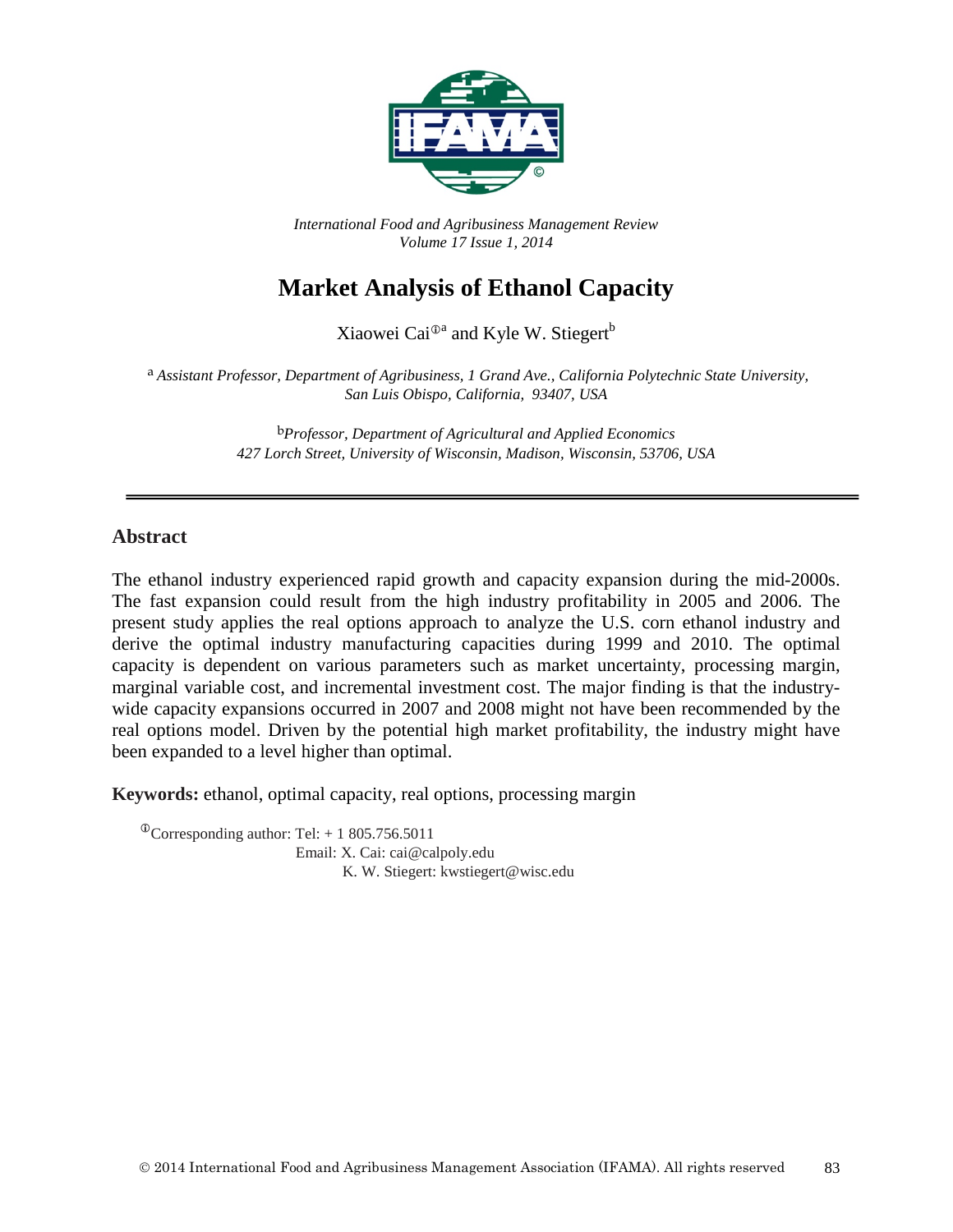#### **Introduction**

Because the production capacity decisions in capital-intensive industries are usually irreversible, selecting the appropriate level of investment could be truly important as well as risky. Specifically, if the firm misses the best timing to expand capacity, its short-run profitability is affected and it might lose the market share. In addition, its competitive position in the industry in the long term might as well be affected. However, if the firm over-expands its capacity, the fixed cost of managing the excess supply and the opportunity cost of holding the excess supply could be enormous. The appropriate capacity decision is especially critical in those industries that produce homogeneous output, such as the ethanol industry. The firms in this industry are not differentiated by product. Therefore, their production and profitability could be affected by the others' mistaken capacity decisions (Stiegert and Hertel 1997).

The structure of the U.S. corn ethanol industry has changed dramatically over the past 15 years. Specifically, the number of firms has increased by more than three times from 50 in 1999 to 189 in 2010 (Figure 1). As of January 2010, the vast majority of the firms are in the Midwest where corns are massively produced (Figure 2).



**Figure 1.** Number of Ethanol Plants, 1999-2010 **Source.** RFA 2011.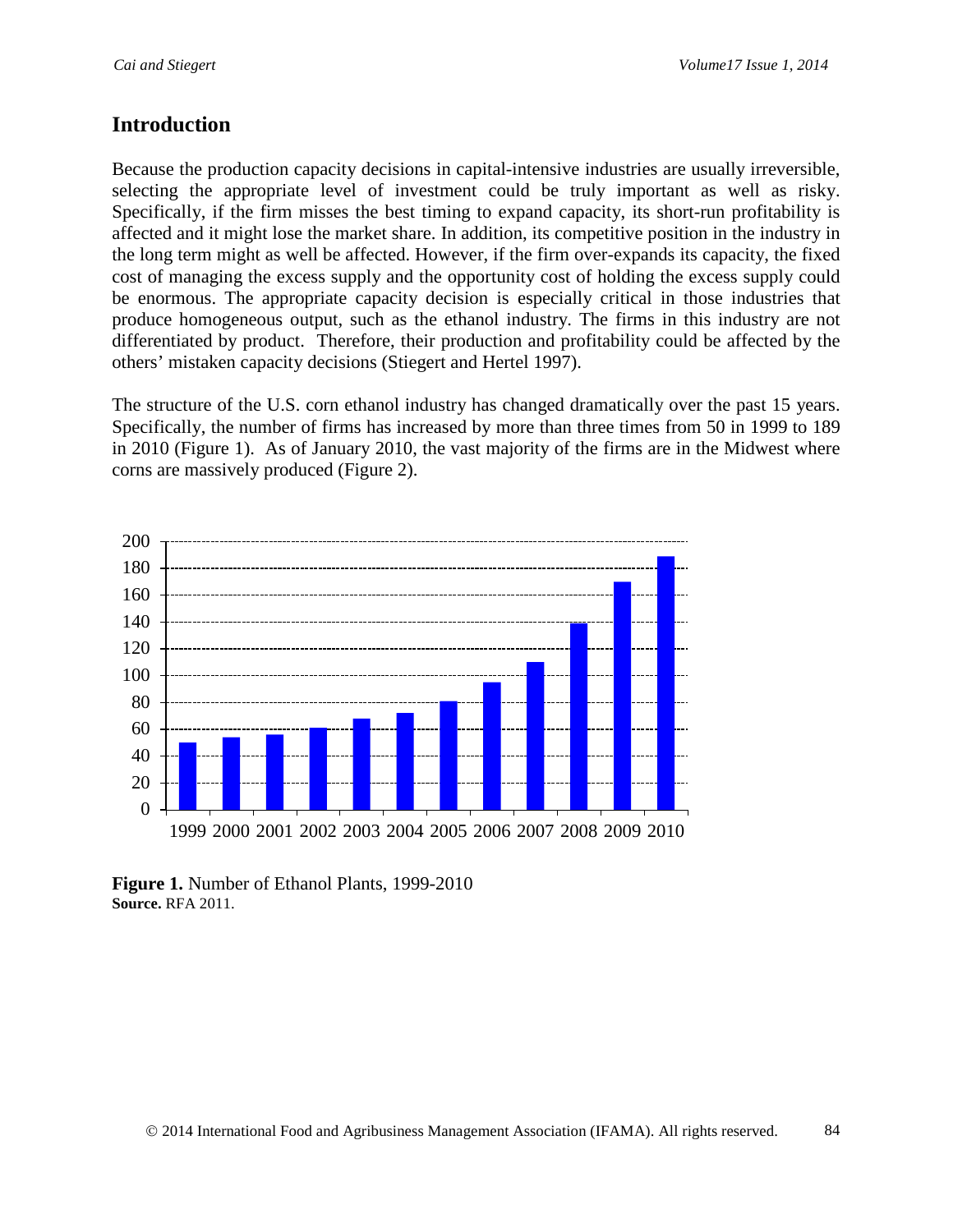

**Figure 2.** Location of U.S. Ethanol Plants, January 2010 **Source.** USDA

As the number of ethanol plants rises, the ethanol production and capacity both have increased by over 10 times since 1999 (Figure 3). Currently, the ethanol industry is comprised of nearly 200 plants with an annual capacity of 13.5 billion gallons. Dry mill plants account for more than 70 percent of capacity and virtually all new ethanol plants under construction are dry mills (U.S. Department of Energy 2010). The dramatic increase in production and capacity during the mid-2000s could be attributed to reduced grain prices, increased oil prices, the elimination of MTBE use in several States (Eidman 2007), and the federal incentives for ethanol. There are numerous federal and state policies that support the corn ethanol industry. For examples, Renewable Fuel Standard (RFS) 2005 required that 7.5 billion gallons of renewable fuels be blended with gasoline by 2012. The subsequent RFS 2007 required that 36 billion gallons of renewable fuels be used in the nation's motor fuel supply by 2022 (U.S. Department of Energy 2010). In addition, Cox and Hug (2010) estimated that the U.S. government has provided \$17 billion of ethanol subsidies between 2005 and 2009. Meanwhile, the domestic ethanol producers were protected by a \$0.54/gallon import tariff from foreign competitors, mainly from Brazilian ethanol producers.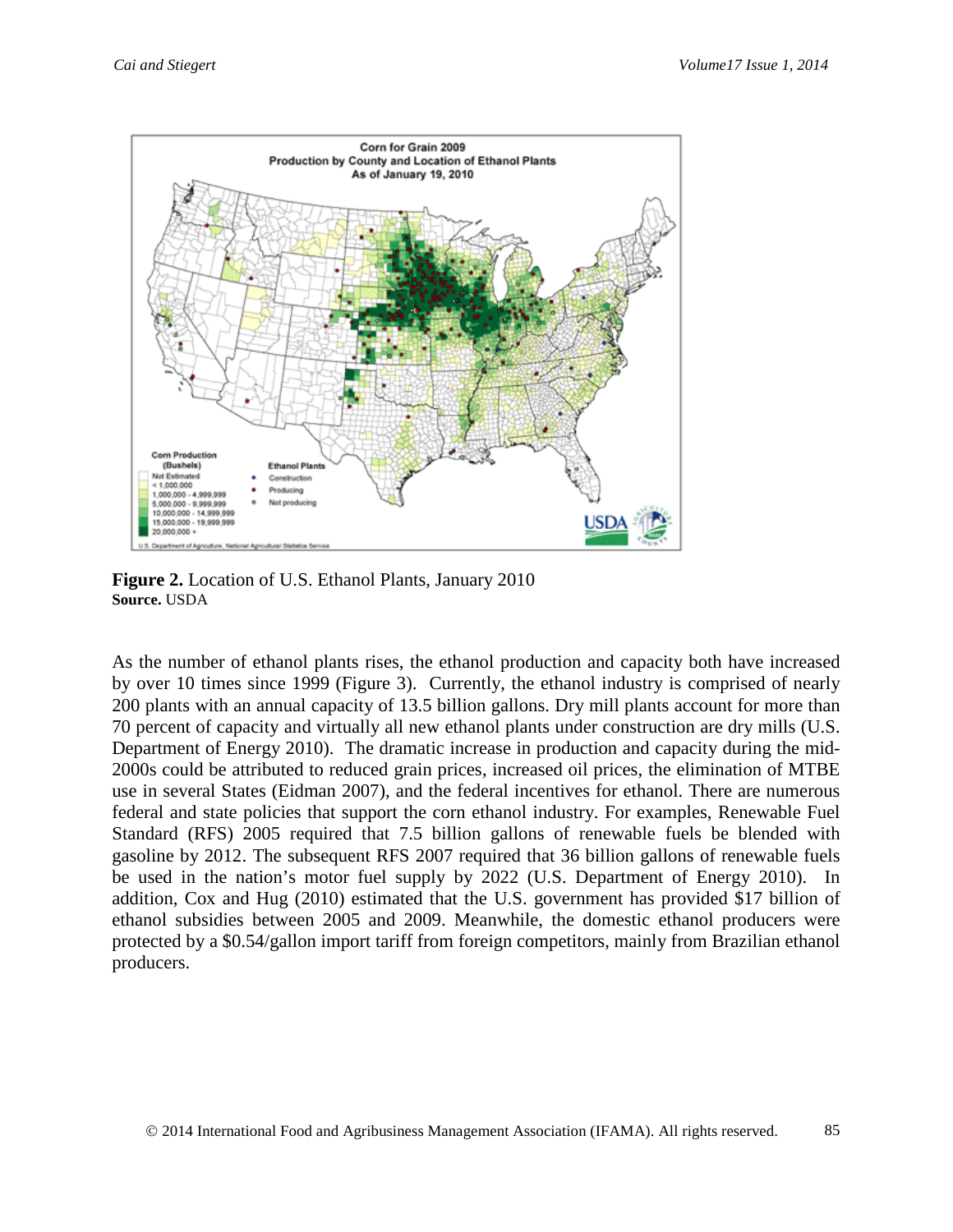

**Figure 3.** U.S. Ethanol Capacity and Production, 1999-2010 **Source.** RFA 2011

As shown in Figure 4, during the first couple of years in the 2000s, there was little capacity expansion in the ethanol industry. Since 2002, this industry has seen an increasing expansion until 2008. The capacity expansion numbers really stood out in 2007 and 2008. This is mainly because the ethanol industry experienced significant profitability in the two years earlier (Caphart 2009). From 2008 to early 2009, the ethanol prices kept increasing while demand for ethanol dropped (Caphart 2009). As a result, the capacity expansion continued but at a much slower rate. With the economic recession, demand for alternative energy including ethanol continued to decrease and banks became more cautious about risk and lending, the ethanol production reduced further. In 2011, the capacity expansion declined significantly to the 2003 level.

In practice, most corporate investment decisions are based on the traditional discounted cash flow methods (DCF), such as the standard net present value approach (NPV) or internal rate of return (IRR). However, in the presence of uncertainty about future margin and irreversible investment, the application of DCF methods could be problematic. The DCF methods do not consider firms' call options on future investment and hence might miss important dimensions that shape the investment decision (Stiegert and Hertel 1997).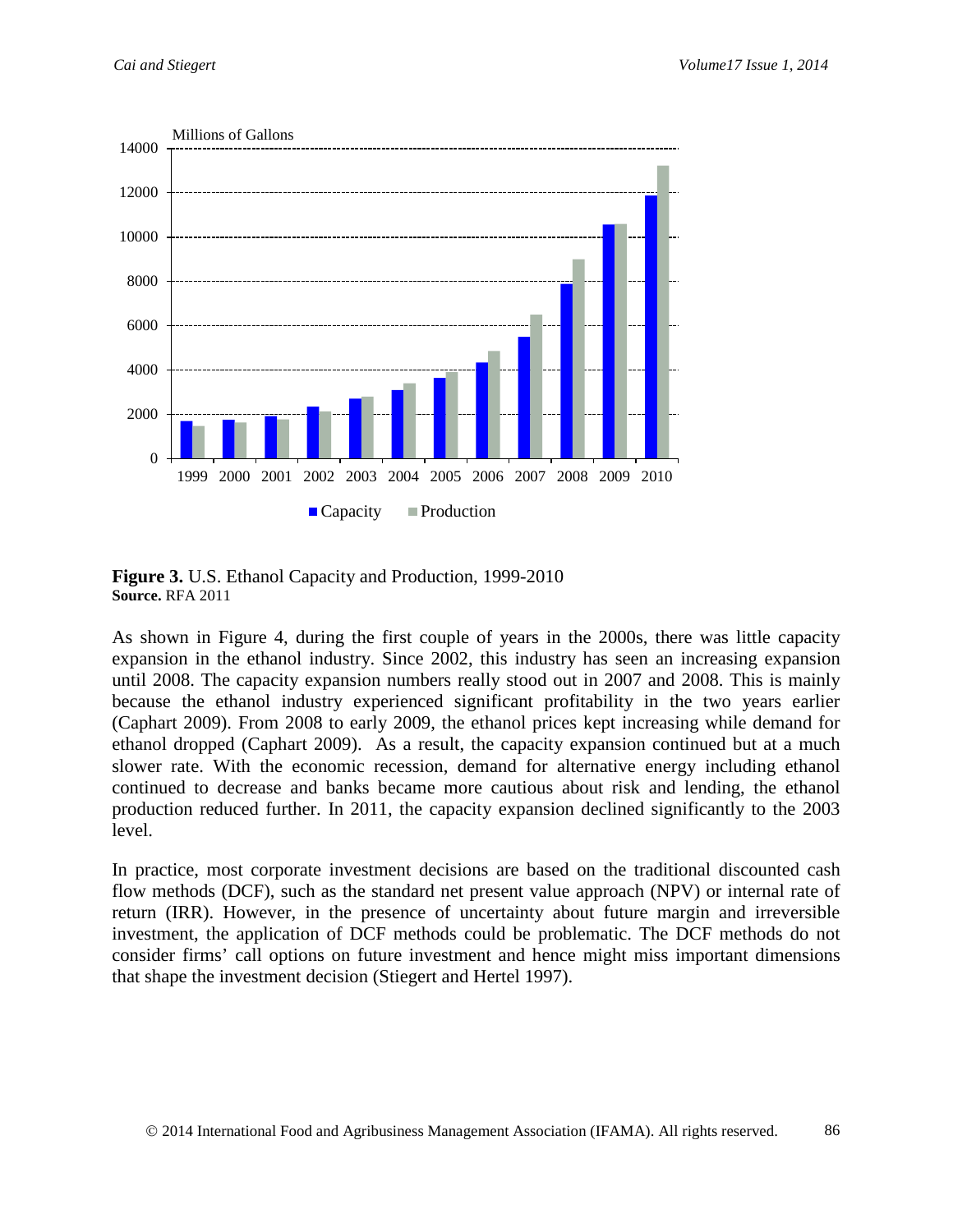

**Figure 4.** Ethanol Capacity Expansion, 1999-2011 **Source.** RFA 2011

In the literature, the NPV and IRR approaches have been widely used for evaluating ethanol investments such as Whims (2002), Gallagher et al. (2007), and Ellinger (2007). With the real options approaches developed by financial economists (such as Bowban et al. 2001; Aguerrevere 2003; Dangl 1999; Dixit and Pindyck 1994), the applied real options approach has been adopted to examine various agricultural investments, such as the ammonia industry, dairy farming, forestry, irrigation system and etc. (Stiegert and Hertel 1997; Duku-Kaakyire and Nanang 2002; Carey and Zilberman 2002; Tauer 2006; Bockman 2006; Ghoddusi 2009). In recent years, applied economists began to use applied real options approach to evaluate firms' investment in the ethanol industry (e.g., Pederson and Zou 2009; Schmit et al. 2008, 2009a, 2009b).

However, no prior research has been conducted to evaluate the ethanol industry's historical optimal capacity levels using real options approach. In the present study, there are three specific objectives. First, we develop a real options model to examine the bases for the firms' decision with regard to capacity expansion. Firms in the ethanol industry face market uncertainty related to input supplies, input and output prices, competition from overseas, and irreversibility feature of their capital investments. Given the production knowledge, the management skills and the patents, firms have the options to wait (i.e., growth option) before making the irreversible large investments to expand capacity. The growth option makes future investment opportunities attempting because better decisions can be made given the additional market information. Therefore, investing today is riskier and might require more returns than what the traditional DCF methods would suggest.

We first estimate the values of the growth option based on various parameters from 1999 to 2010. And we analyze how these parameters influence the evolution of the U.S. corn ethanol industry. Moreover, we derive the optimal levels of capacity in this industry based on the tradeoff between the growth option values and the expected benefit of investment. Finally, we make a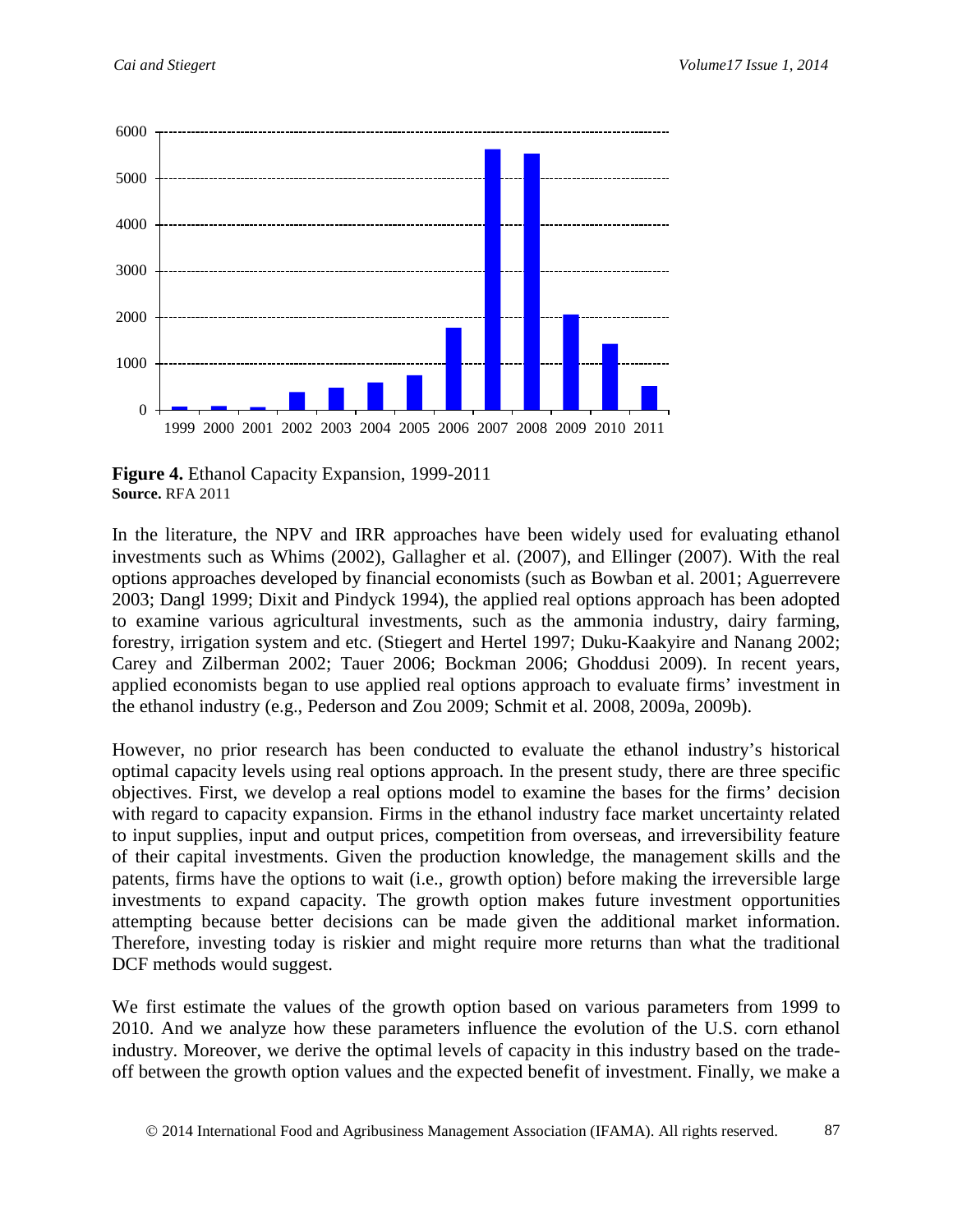comparison between the observed industry capacities and derived optimal capacities to determine whether the industry experienced overcapacity or under-capacity during the study years.

Our estimation results show that there is a discrepancy between the optimal capacity and the real capacity in 2007 and 2008. The ethanol capacity expansions in these two years could be related to the industry-wide high margins and profitability during 2005 and 2006. However, the ethanol industry experienced more capacity expansion than the optimal expansion levels suggested by the real options model.

The remainder of the paper is organized as follows. The conceptual model and the foundations of the real options modeling are presented in Section 2. Section 3 presents the parameter estimation procedure, the model estimation results and the sensitivity analyses. The last section concludes.

# **Conceptual Model**

Corn-ethanol plants produce ethanol from corn and natural gas with the by-product DDGs. Returns to the corn ethanol investments are tied closely to the firm's gross processing margin given by the following equation:

$$
(1) M = p_e - \theta_1 p_c - \theta_2 p_g
$$

where  $\theta_I$  and  $\theta_2$  are conversion ratios for corn-ethanol and for natural gas-ethanol respectively<sup>[1](#page-5-0)</sup>.  $p_c$  is the net price of corn in \$/bushel, and  $p_g$  is the natural gas price in \$/MMBtu. The net price of corn is obtained by deducting the price of DDGs from the price of corn. In reality, there are various sources of uncertainties for the ethanol plants, such as the fluctuating input (i.e., corn and natural gas) prices, gasoline prices, outdated technology, closing facilities and consolidations, short corn supplies in certain years due to the weather problems, government subsidy changes, and global competitions. These uncertainties all affect blenders' gross processing margin.

The ethanol industry has been receiving the federal tax incentive since 1984. So tax credit needs to be added to the processing margin equation. The tax credit was \$0.54/gallon between 1990 and 1999. The 1998 Transportation Equity Act reduced the credit to \$0.53/gallon for 2001 and 2002, \$0.52/gallon for 2003 and 2004, and \$0.51/gallon through September 2007. The 2008 Farm Bill reduced the Volumetric Ethanol Excise Tax Credit to \$0.45/gallon. It was determined in the American Jobs Creation Act of 2004 that the federal tax incentive would be extended through December 31, 2010 (US Department of Energy 2010).

Table 1 contains the corn prices, the ethanol prices, tax credit and the gross processing margins for ethanol blenders. The processing margin is the price of ethanol subtracted by the net corn price and the natural gas price. Comparing with 2001, processing margins in 2002 and 2003

<span id="page-5-0"></span><sup>&</sup>lt;sup>1</sup> Based on EPA (2009),  $\theta_1 = 0.36$  and  $\theta_1 = 0.035$ . This means that 1 bushel of corn can produce 0.36 gallons of ethanol and 1 MMBtu of natural gas can produce 0.035 gallons of ethanol.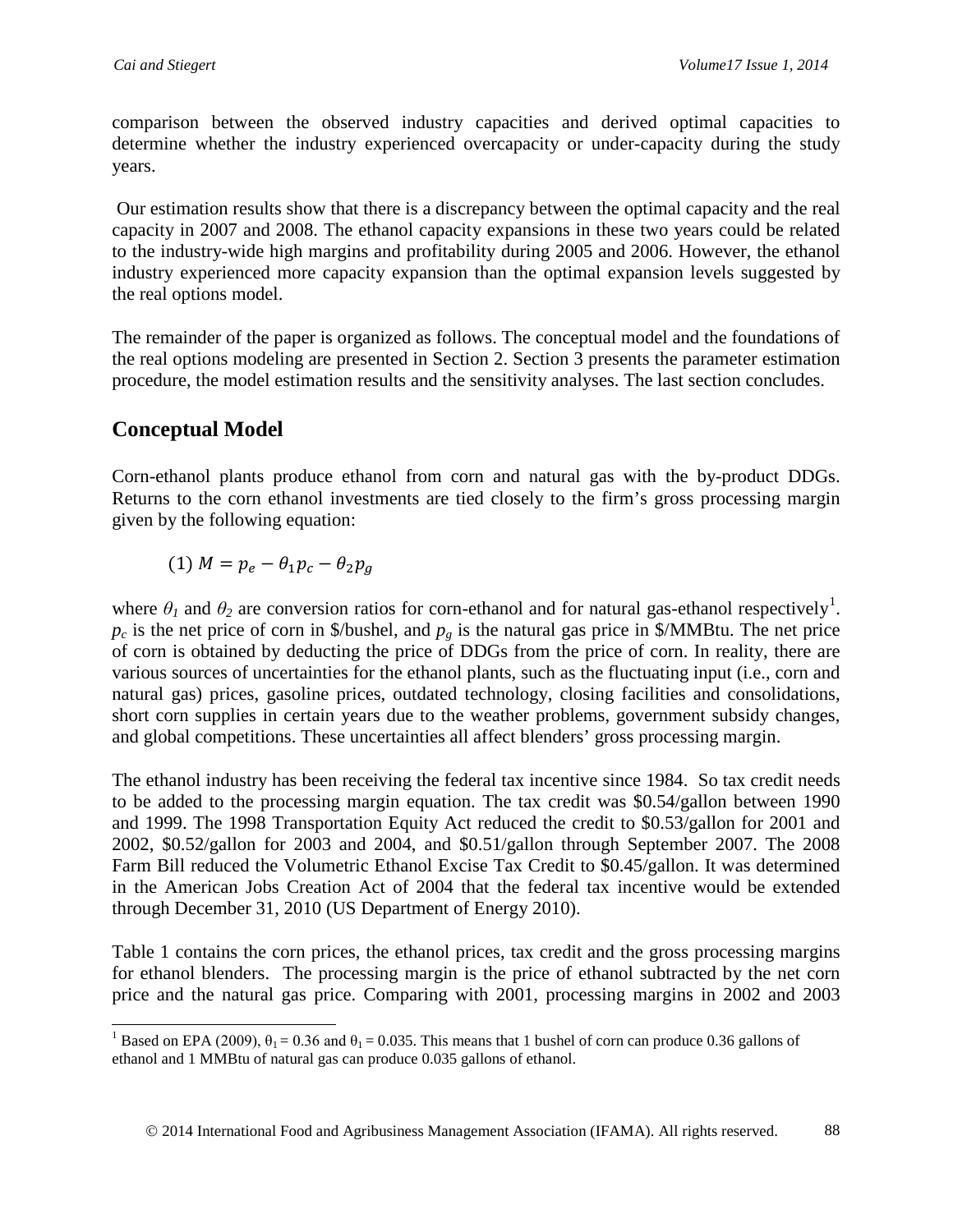dropped from \$1.41/gallon to \$0.97/gallon and \$1.18/gallon respectively because the ethanol prices reduced while the corn prices increased in those two years. Between 2003 and 2006, processing margins increased fast from less than \$1.20/gallon to almost \$2.00/gallon mainly due to the ethanol price increases. In 2006, the processing margin hit a record high in the first decade of the  $21<sup>st</sup>$  century. However, the processing margin began to drop again in 2007 and the decreasing trend continued after 2008. From 2009 to 2010, the ethanol industry experienced low margins due to the effects of the [economic and financial crisis,](http://en.wikipedia.org/wiki/Economic_crisis_of_2008) lower [gasoline prices,](http://en.wikipedia.org/wiki/Gasoline_price) and reduced government tax credit.

| Year | <b>Annual Capacity</b><br>(millions of gallons) | <b>Ethanol</b><br>$(\$/gallon)$ | Corn<br>(\$/bushel) | <b>DDGs</b><br>(\$/bushel) | <b>Natural Gas</b><br>$(\frac{S}{MMBtu})$ | <b>Tax Credit</b><br>$(\$/gallon)$ | <b>Margin</b><br>$(\$$ /gallon) |
|------|-------------------------------------------------|---------------------------------|---------------------|----------------------------|-------------------------------------------|------------------------------------|---------------------------------|
| 1999 | 1701.7                                          | 0.98                            | 1.82                | 0.68                       | 5.06                                      | 0.54                               | 1.13                            |
| 2000 | 1748.7                                          | 1.35                            | 1.85                | 0.69                       | 6.43                                      | 0.54                               | 1.46                            |
| 2001 | 1921.9                                          | 1.48                            | 1.97                | 0.68                       | 8.71                                      | 0.53                               | 1.41                            |
| 2002 | 2347.3                                          | 1.12                            | 2.32                | 0.75                       | 6.18                                      | 0.53                               | 0.97                            |
| 2003 | 2706.8                                          | 1.35                            | 2.42                | 0.98                       | 7.83                                      | 0.52                               | 1.18                            |
| 2004 | 3100.8                                          | 1.69                            | 2.06                | 0.65                       | 9.06                                      | 0.52                               | 1.48                            |
| 2005 | 3643.7                                          | 1.80                            | 2                   | 0.73                       | 10.68                                     | 0.51                               | 1.53                            |
| 2006 | 4336.4                                          | 2.58                            | 3.04                | 0.93                       | 11.3                                      | 0.51                               | 1.93                            |
| 2007 | 5493.4                                          | 2.24                            | 4.2                 | 1.33                       | 11.15                                     | 0.51                               | 1.29                            |
| 2008 | 7888.4                                          | 2.47                            | 4.06                | 0.99                       | 11.11                                     | 0.45                               | 1.34                            |
| 2009 | 10569.4                                         | 1.79                            | 3.55                | 0.98                       | 9.34                                      | 0.45                               | 0.93                            |
| 2010 | 11877.4                                         | 1.93                            | 3.98                | 1.08                       | 8.96                                      | 0.45                               | 0.95                            |

**Table 1**. Annual Capacity and Costs for the Ethanol Industry, 1999-2010

**Note.** The margin numbers are in 2006 dollars.

The market uncertainty not only affects the ethanol market, but the corn and natural gas markets as well. In addition, the ethanol market is influenced by the gasoline market, such as the fluctuating oil prices. Considering the multiple uncertain factors and the pattern of the historical margin movement, we follow Guthrie (2009) and assume that the gross processing margin in the ethanol industry evolves as a mean-reverting geometric Brownian motion:

$$
(2) M_{t+1} - M_t = \alpha (M^e - M_t) \Delta t + \sigma dW_t
$$

where  $\alpha$  is mean reversion rate which is the speed at which the processing margins revert,  $M<sup>e</sup>$  is the long-run margin equilibrium level,  $\sigma$  is the instantaneous standard deviation per unit time and it is a measure of the process volatility, and  $W_t$  is a Brownian motion and  $dW_t$  is normally distributed as  $N(0, \phi^2)$ .

We assume the net variable costs are a non-stochastic linear function of output which implies a flat net marginal cost:  $C(Q) = cQ$ , where c is the marginal cost for the net variable inputs and Q is the production quantity. The variable costs include enzymes, yeasts, other processing chemicals and antibiotics, electricity, water, repairs and maintenance, transportation, labor, management and quality control, real estate taxes, licenses and insurance. Therefore, the firm's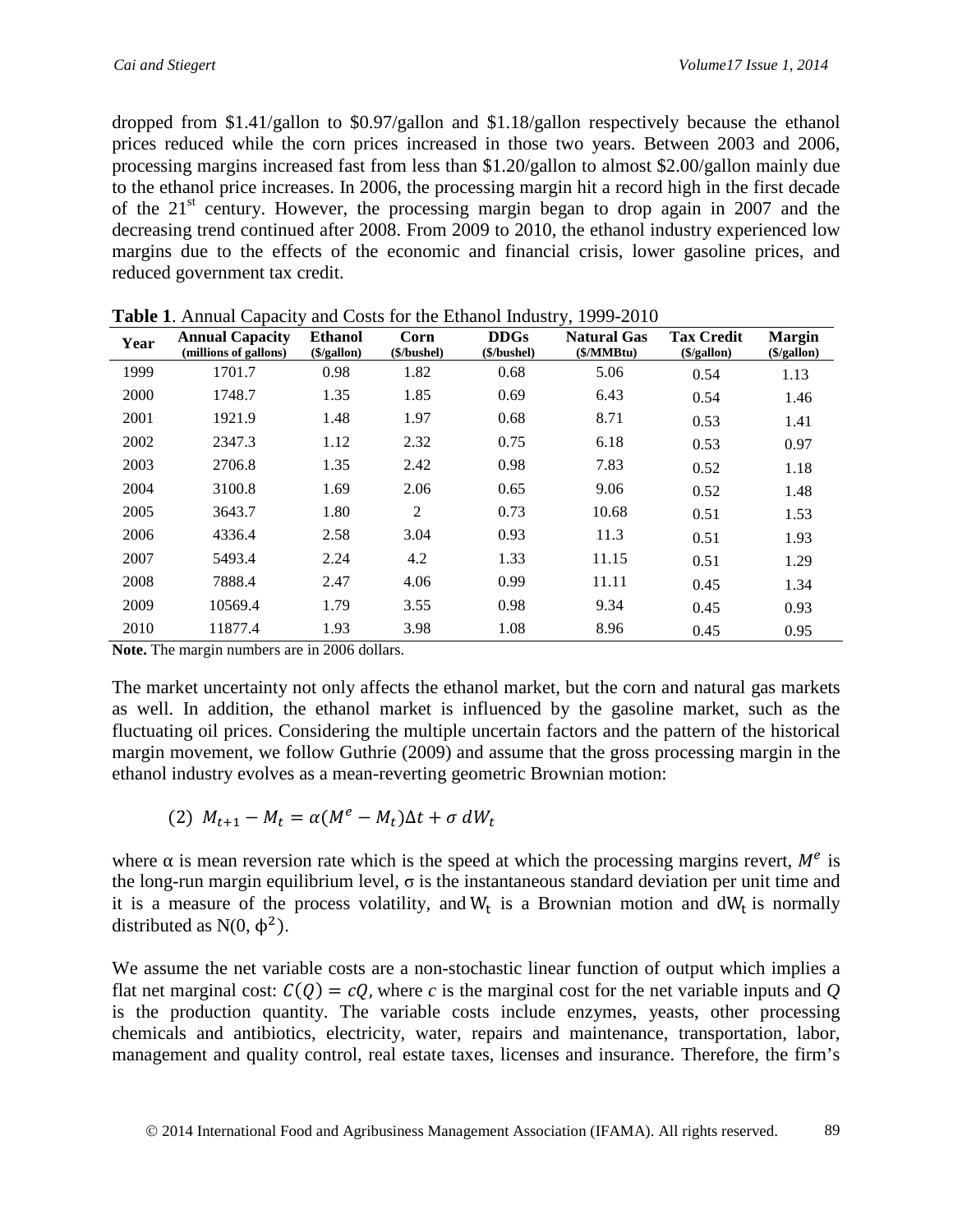instantaneous profit at time *t* is determined by the production, the gross processing margin and variable costs at *t*:

$$
(3) \ \pi(M_t,Q,c)= Max(M_tQ-cQ)
$$

However, there is a time lag between construction and completion, and it is denoted by *h*. For example, if  $h = 3$ , it takes three years for the ethanol plant to complete the construction and the units under construction now will be available for use in three years. Therefore, the firm's decision with regard to marginal capacity expansion at time *t* is not dependent on the profit at time *t*, but rather the profit flow during [*t-h, t*].

The value of the marginal unit of capacity is a function of the investment cost for each unit of capacity construction/expansion *k* and the stochastic shock to the processing margin. Let ∆F(*K*, ) be the value of investment option when the intended marginal capacity is *K* and the current processing margin is  $M$ . So the exercise price of the call option is the cost of construction. The value of incremental unit of capacity is denoted by ∆V(K, M), which is the sum of discounted cash flow. The optimal capacity solution is subject to the following conditions:

 $4(a)$  $4(b)$  $4(c)$  $\big\{$  $\Delta$ F(K; 0) = 0  $\Delta F(K; M^*) = \Delta V(K; M^*) - k$  $\Delta F_M(K; M^*) = \Delta V_M(K; M^*)$ 

Equation (4a) specifies that the stochastic process would end if *M* goes to 0. It is the lower absorbing barrier of the stochastic process. Equation (4b) is the value-matching optimality condition.  $M^*$  is the strike value for exercising the option to invest. At the optimal capacity level, the incremental value of installed capacity will equal the incremental costs. Condition (4c) is the smooth pasting condition. At the optimal solution, the derivatives of the two functions should equal.

### **Parameter Estimation Procedure and Estimation Results**

In order to estimate the parameters in equation  $(2)$ , we start estimating the AR $(1)$  model for the gross processing margin using the annual data from 1990 to 2010:

(5) 
$$
M_{t+1} - M_t = \alpha_0 + \alpha_1 M_t + \mu_{t+1} = 0.773 - 0.587 M_t + \mu_{t+1}
$$

where the variance of  $\mu_{t+1}$ ,  $\varphi^2$ , is 0.071. We then derive the values of the parameters in equation (2) based on the equations below:

(6) 
$$
\alpha = \frac{-\log(1+\alpha_1)}{\Delta t}, \ M^e = -\frac{\alpha_0}{\alpha_1}, \ \sigma = \varphi \left(\frac{2\log(1+\alpha_1)}{\alpha_1(2+\alpha_1)\Delta t}\right)^{1/2}
$$

 $\Delta t = 1$  because our data are yearly. The normalized estimates of the required parameters in equation (2) are therefore  $\alpha = 0.384$ ,  $M^e = 1.317$  and  $\sigma = 0.256$ . These parameters imply that in the long run the gross processing margin in the corn ethanol industry is normally distributed with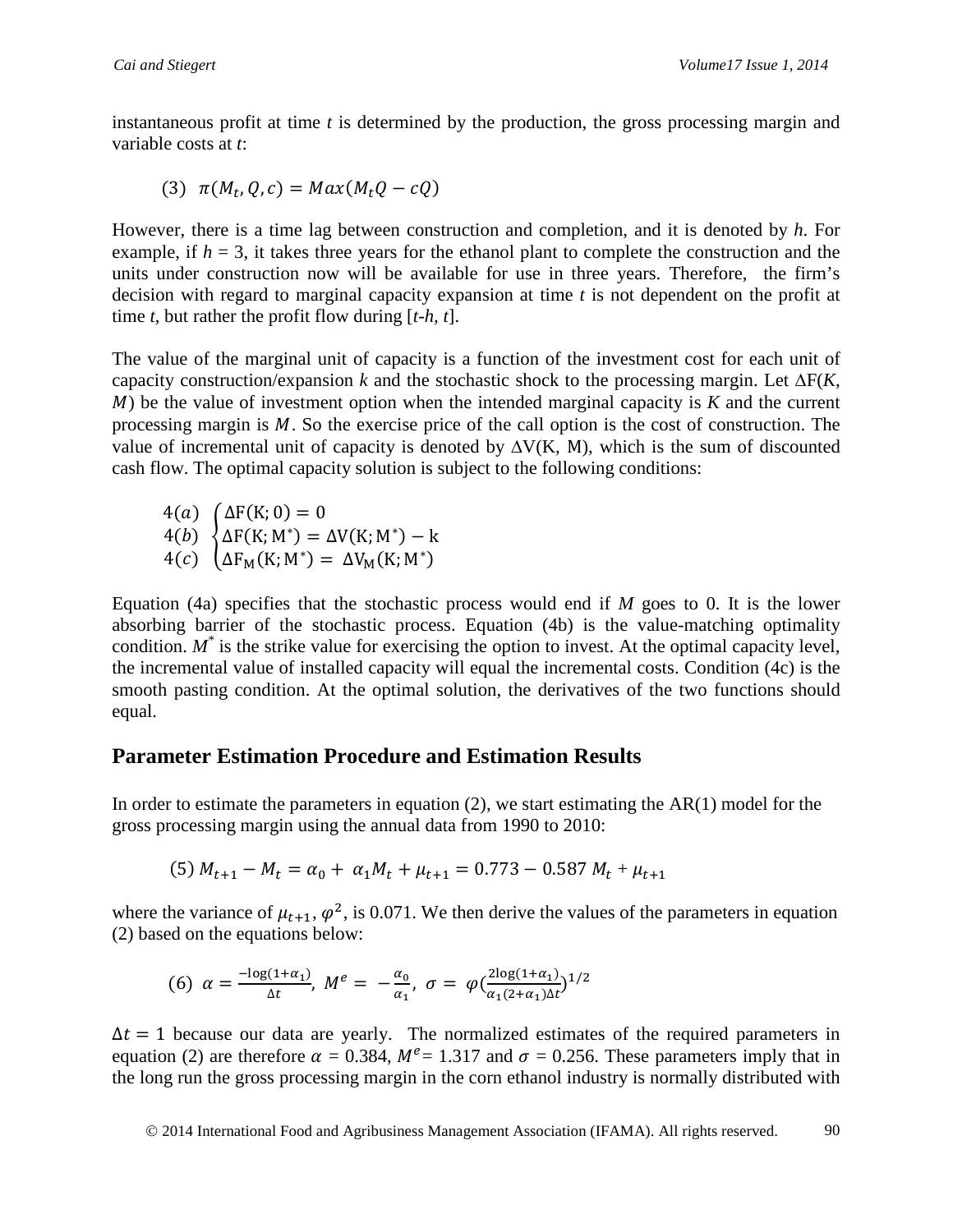mean \$1.317/gallon and the standard deviation  $\sigma/\sqrt{2\alpha} = 0.292$ . The implied half-life of shocks to the margin is  $\log 2/\alpha = 0.783$  years, or 9.4 months. This means that half of each shock to the margin is expected to have faded away after 9.4 months.

In addition, the model needs the estimates of four other parameters: *r, h, c* and *k*. *r* is the CAPM risk-adjusted rate of return in the ethanol industry and the industry average is about 12%. *h* is the investment lag and the industry average is approximately 3 years. The marginal variable cost parameter *c* is \$1.32/gallon. *k* is the capital investment cost for each additional gallon of capacity, and the historical average is \$1.52/gallon.

We calculated the optimal industry capacity levels during 1999 and 2010. Table 2 shows the comparisons between the optimal capacities derived from the real options model and the observed capacities.

| $\cdots$ |                      |                         |  |  |  |  |
|----------|----------------------|-------------------------|--|--|--|--|
| Year     | <b>Real Capacity</b> | <b>Optimal Capacity</b> |  |  |  |  |
| 1999     | 1701.7               | 1704.8                  |  |  |  |  |
| 2000     | 1748.7               | 1752.4                  |  |  |  |  |
| 2001     | 1921.9               | 1925.8                  |  |  |  |  |
| 2002     | 2347.3               | 2352.1                  |  |  |  |  |
| 2003     | 2706.8               | 2712.2                  |  |  |  |  |
| 2004     | 3100.8               | 3106.9                  |  |  |  |  |
| 2005     | 3643.7               | 3651.1                  |  |  |  |  |
| 2006     | 4336.4               | 4345.2                  |  |  |  |  |
| 2007     | 5493.4               | 5354.7                  |  |  |  |  |
| 2008     | 7888.4               | 7773.9                  |  |  |  |  |
| 2009     | 10569.4              | 10591.6                 |  |  |  |  |
| 2010     | 11877.4              | 11901.1                 |  |  |  |  |

**Table 2**. Real Capacity vs. Optimal Capacity (Million Gallons)

As shown in Table 2, most years have seen the real capacity numbers fairly close to the optimal real options capacity values. However, during 2007 and 2008, the real capacity numbers are more than the optimal capacity levels suggested by the real options model. This could be due to the fact that the gross processing margin hit the record high in 2006 and the capacity expansion lasted a couple of years since 2006. The industry might have been too optimistic about the market profitability and become aggressive in building up its capacity. It led to overcapacity in the later years which in turn reduced the processing margin.

Furthermore, we conducted the sensitivity analyses for the major parameters that influence the optimal capacity values. The results show that the processing margin uncertainty  $\sigma$  contributes the most to the optimal capacity value, followed by the processing margin mean  $M^e$ , the investment cost  $k$ , the unit marginal variable cost  $c$ , and the investment lag  $h$ . Specifically, a 1% increase in  $\sigma$  could decrease the optimal capacity by 0.1%. During the years when market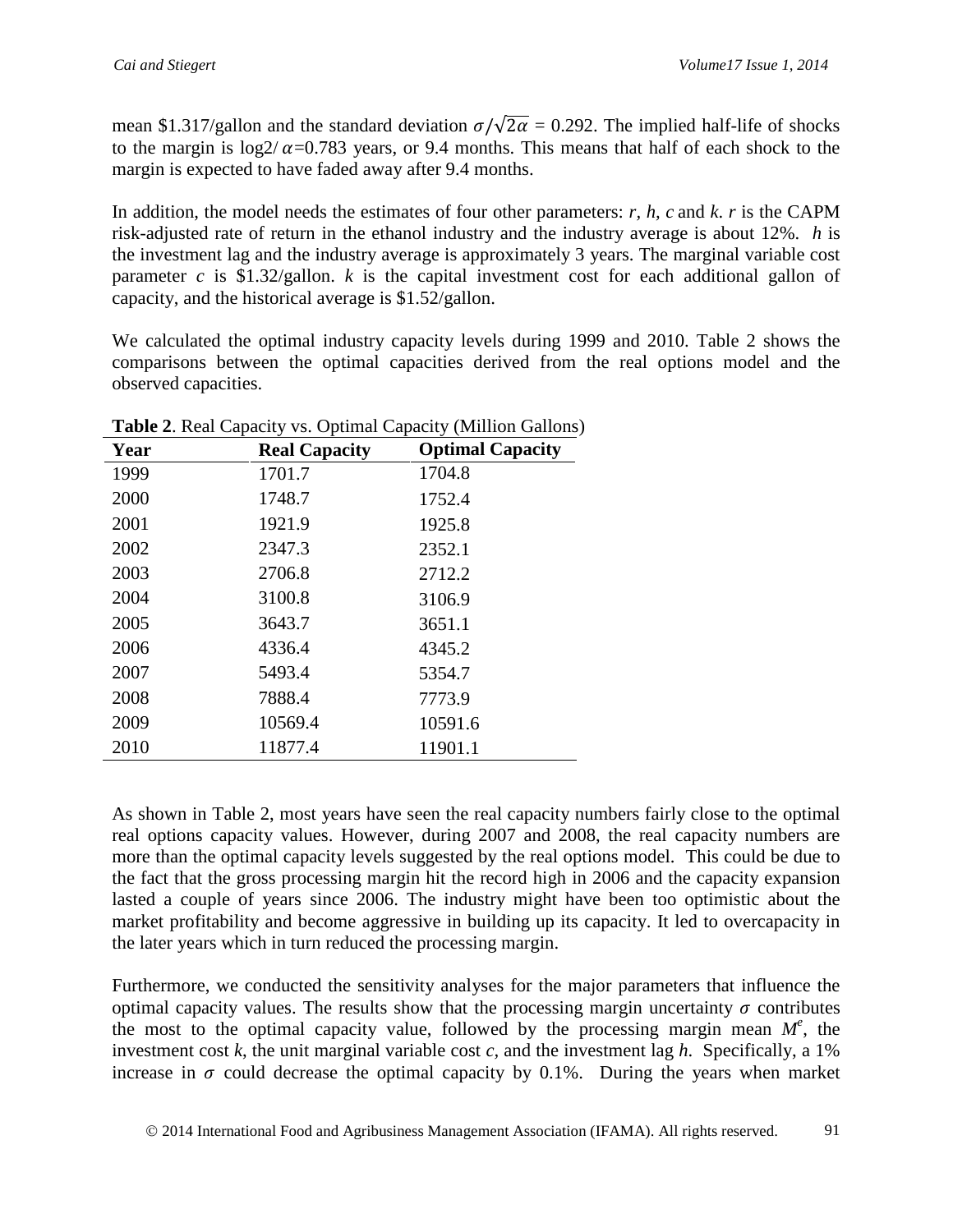uncertainty is high, it seems that  $\sigma$  has a dominant role in determining the optimal capacity through the option value. In addition, a 1% increase in the processing margin mean could increase the derived optimal capacity by  $0.06\%$ . And a 1% increase in the investment cost  $k$ , the unit marginal variable cost *c* and the investment lag *h* decreased the optimal industry capacity by 0.02%, 0.01% and 0.007%, respectively. Since these elasticity terms for optimal capacity are highly inelastic, the values in Table 2 are rather robust.

## **Conclusions**

During the mid-2000s, the U.S. ethanol industry saw rapid growth and capacity expansion due to the high industry profitability before 2008. The feasibility studies on ethanol industry capacity in the literature have mainly used traditional DCF methods such as NPV and IRR. This study applies the real options approach to derive the optimal U.S. corn ethanol capacities from 1999 to 2010. The impact of market uncertainty on the capacity investment decision was examined under the assumption that the gross processing margin follows a stochastic process characterized by meanreverting geometric Brownian motion. We find that the expansions in 2007 and 2008 might not have been recommended by the real options model because the industry might have been too optimistic about the market profitability. The real options approach properly incorporated the value of waiting to invest irreversibly. It could serve as an important mechanism to prevent business planners from being overly aggressive when there is high market uncertainty.

# **References**

- Bowban, E. H. and G. T. Moskowitz. 2001. Real Option Analysis and Strategic Decision Making, *Organization Science* 12(6): 772-77.
- Caphart, Tom. 2009. Ethanol: Economic and Policy Issues. *CRS report for Congress* April.
- Carey, J. M. and D. Zilberman. 2002. A Model of Investment under Uncertainty: Modern Irrigation Technology and Emerging Markets in Water. *American Journal of Agricultural Economics* 84: 171-83.
- Cox, C. and A. Hug. 2010. Driving under the Influence: Corn Ethanol and Energy Security, Environmental Working Group Paper. [http://static.ewg.org/files/EWG-corn-ethanol](http://static.ewg.org/files/EWG-corn-ethanol-energy-security.pdf)[energy-security.pdf.](http://static.ewg.org/files/EWG-corn-ethanol-energy-security.pdf)[accessed August 13, 2012].
- Dangl, Thomas. 1999. Investment and Capacity Choice under Uncertain Demand. *European Journal of Operations Research* 117: 415-28.
- Dixit, A. K. and R. S. Pindyck. 1994. *Investment under Uncertainty*. Princeton University Press.
- Duku-Kaakyire, A. and D. Nanang. 2002. Application of Real Options Theory to Forestry Investment Analysis. *Forest Policy and Economics* 6: 539-52.